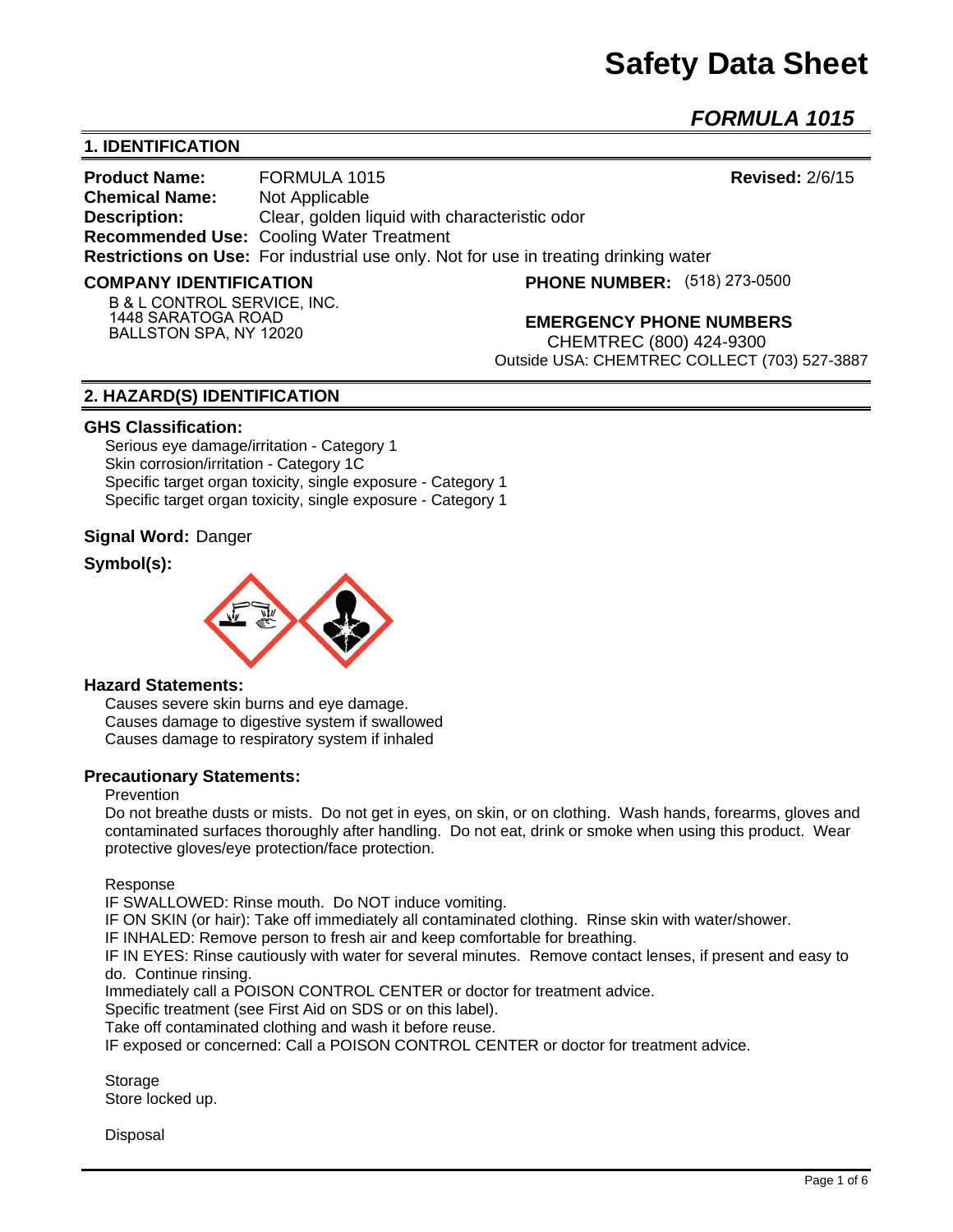Dispose of contents/container in accordance with local, regional, national and international regulations.

## **Hazards Not Otherwise Classified:** None Known.

**Percentages of Components with Unknown Acute Toxicity:** 

 Dermal: 30% Inhalation: 30%

# **3. COMPOSITION / INFORMATION ON INGREDIENTS**

| <b>CHEMICAL INGREDIENTS</b>         | <b>CAS NO.*</b>    | PERCENT (%)** |
|-------------------------------------|--------------------|---------------|
| POTASSIUM HYDROXIDE                 | 1310-58-3          | $5\% - 15\%$  |
| POLYMALEIC ACID                     | 26099-09-2         | $1\% - 11\%$  |
| TOLYLTRIAZOLE, SODIUM SALT          | 64665-57-2         | $< 5\%$       |
| PHOSPHONOBUTANE-                    |                    |               |
| 1,2,4-TRICARBOXYLIC ACID            | 37971-36-1         | $< 5\%$       |
| HYDROXYETHYLIDENE DIPHOSPHONIC ACID | 2809-21-4          | $< 5\%$       |
| SODIUM POLYACRYLATE                 | <b>PROPRIETARY</b> | M             |
| SODIUM BENZOTRIAZOLE                | Proprietary        | M             |
| MOLYBDATE SALT                      | 10102-40-6         |               |
|                                     |                    |               |

**Legend: L=<1%; M=1-10%; H=>10%**

**\* Exposure limit and regulatory information in Sections 8 & 15**

**\*\* Exact percentage is a trade secret. Concentration range is provided to assist users in providing appropriate protections.**

#### **4. FIRST AID MEASURES**

- **Eye Contact:** Immediately flush eyes with a directed stream of cool, clear water for at least 30 minutes. Forcibly holding eyelids apart to ensure complete irrigation of all eye and lid tissues. Remove contact lenses, if present, after the first 5 minutes, then continue rinsing eye. Do not allow individual to rub their eyes. Get medical attention urgently, preferably from an ophthalmologist. Do not transport the victim until the recommended flushing period is completed, unless a portable emergency eye wash bottle is immediately available.
- **Skin Contact:** Immediately wash skin with soap and plenty of water while removing contaminated clothing, for at least 15-20 minutes. Call a poison control center or doctor for treatment advice. Do not take contaminated clothing home to be laundered. Shoes and other leather items which cannot be decontaminated should be disposed of properly. Suitable emergency safety shower facility should be immediately available.
- **Inhalation:** No adverse effects anticipated by this route of exposure. If effects occur, remove patient to fresh air and give artificial respiration via a suitable mechanical device such as a bag and mask if required and get medical attention. Do not use mouth-to-mouth resuscitation.
- **Ingestion:** Do not induce vomiting. Rinse mouth with copious quantities of water first and get immediate medical attention. Drink several glasses of water. Never give anything by mouth to an unconscious person. If vomiting occurs, keep airways clear.
- **Note to Physician:** There is no specific antidote. Treatment of overexposure should be directed at the control of symptoms and the clinical condition of the patient. Aspiration may cause lung damage. Probable mucosal damage may contraindicate the use of gastric lavage.

## **Most Important Symptoms/Effects:**

- **Eye Contact:** May cause severe irritation or burns. Prolonged contact may cause irreversible damage and/or blindness.
- **Skin Contact:** Prolonged contact may cause severe irritation or burns. Severity is generally determined by concentration of solution and duration of contact.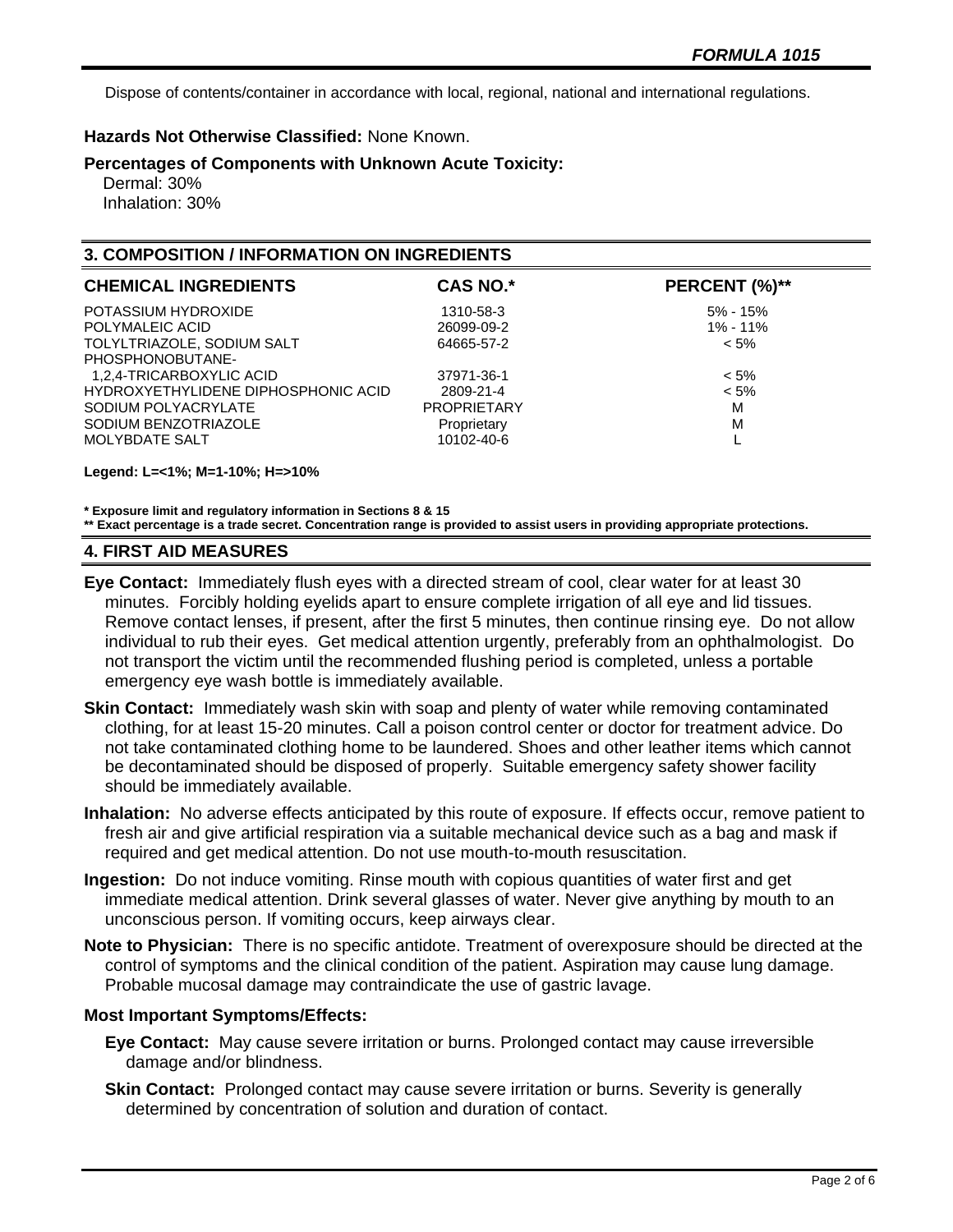- **Inhalation:** Inhalation of mist may be irritating; a stinging sensation may be experienced. May cause damage to the upper respiratory tract and lungs under severe conditions.
- **Ingestion:** May be toxic. May cause severe irritation or burns of the mouth, throat, and internal tissues resulting in possible nausea and/or vomiting. Large amounts can result in acute toxic effects which may be fatal.
- **Indication of Immediate Medical Attention and Special Treatment, if Necessary:** Other than acute, none known. See section 11 for toxicological information.

## **5. FIRE FIGHTING MEASURES**

**Suitable (and Unsuitable) Extinguishing Media:** Any media suitable for the surrounding fire.

**Specific Hazards Arising from the Chemical:** Product is corrosive to eyes, skin, and respiratory system. Closed containers may rupture (due to buildup of pressure) when exposed to extreme heat. If evaporated to dryness, some product residuals may burn. Thermal decomposition may release oxides of carbon, nitrogen, phosphorous and other potentially toxic fumes.

**Special Protective Equipment and Precautions for Fire-Fighters:** Wear self-contained breathing apparatus and full turn-out gear. Approach fire from upwind direction. If possible, move containers away from fire. Cool fire exposed containers with water spray. If containers rupture or leak, product may evolve irritating or toxic gas under extreme heat. Contain runoff.

# **6. ACCIDENTAL RELEASE MEASURES**

## **Spill Containment and Clean-up Instructions:**

Wear suitable protective equipment found in section 8. Small spills may be flushed with copious quantities of water, preferably to a sanitary sewer or waste treatment facility. Larger spills may be absorbed in sawdust or other absorbent and sweepings disposed of in an approved landfill. The area may then be flushed with copious quantities of water. Floor may be slippery; use care to avoid falling. Avoid release of this product into the environment to prevent contamination of soil, sewers, natural waterways and/or groundwater. See Section 12 for Ecological Information.

## **7. HANDLING AND STORAGE**

## **Handling and Storage:**

Store in a cool, dry, well ventilated area, between 10°C and 49°C. Keep containers tightly closed when not in use and follow all recommended safety precautions when handling the material. Keep out of sun and away from heat or open flame. Keep away from incompatible materials. See Section 10 for incompatible materials.

## **8. EXPOSURE CONTROL / PERSONAL PROTECTION**

**Engineering Controls:** General ventilation expected to be satisfactory

## **PERSONAL PROTECTION EQUIPMENT**

**Respiratory:** Not normally required unless misting occurs. Wear an OSHA or NIOSH approved respirator.

**Eyes and Face:** Chemical resistant goggles or face shield.

**Hands and Skin:** Chemical resistant rubber, neoprene latex or PVC

**Other Protective Equipment:** Eyewash station in area of use. Wear long sleeve shirt, long pants, and boots.

#### **EXPOSURE GUIDELINES**

**Exposure Limits:**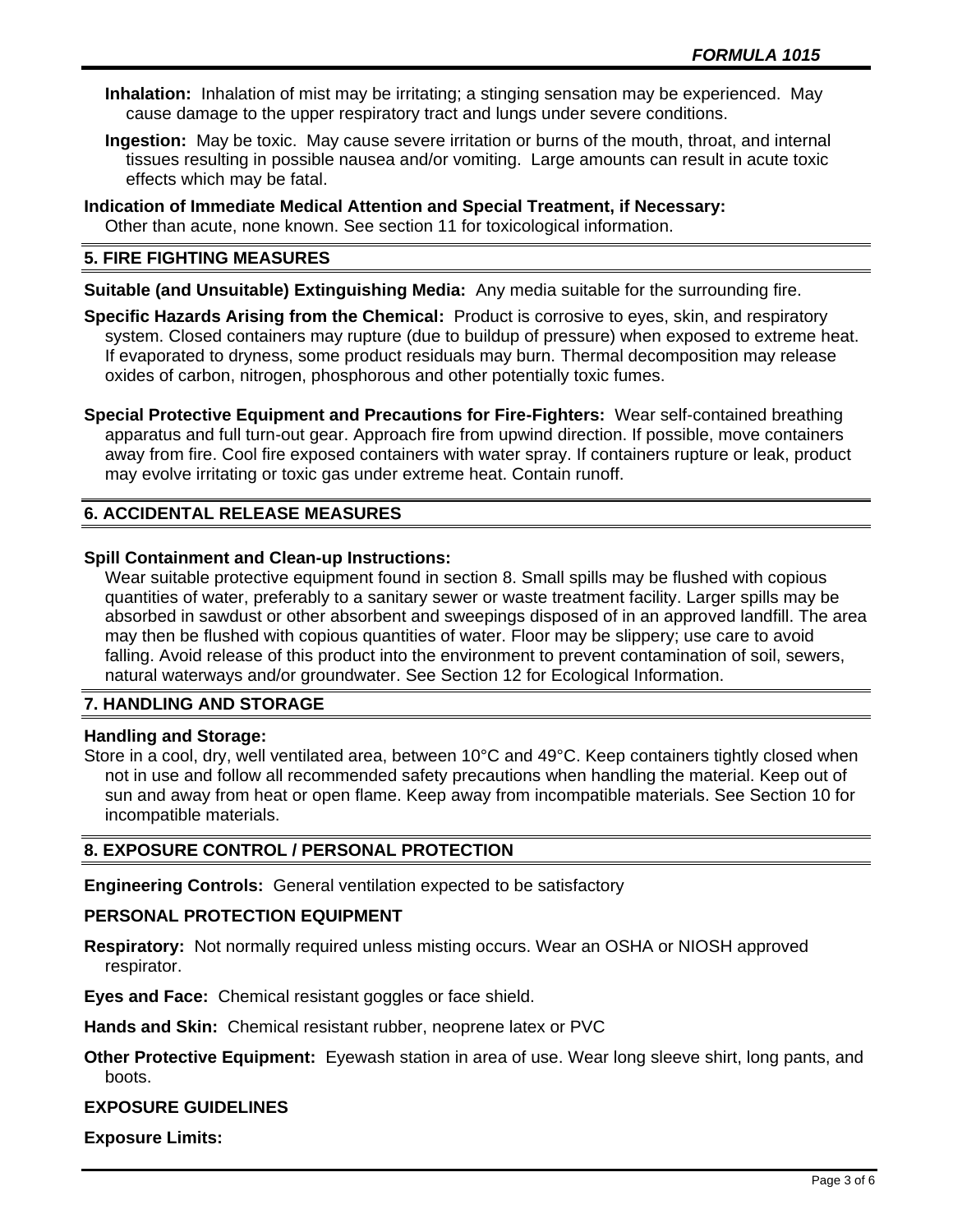**COMPONENT TLV** POTASSIUM HYDROXIDE 2mg/m<sup>3</sup>/15M

 $MOLYBDATE SALT$  0.5 mg/m<sup>3</sup>(Mo)

# **9. PHYSICAL AND CHEMICAL PROPERTIES**

| <b>Appearance and Odor:</b>         | Clear, golden liquid with characteristic odor |                                        |                        |
|-------------------------------------|-----------------------------------------------|----------------------------------------|------------------------|
| <b>Odor Threshold:</b>              | N.D.                                          | <b>Vapor Pressure:</b>                 | N.A.                   |
| pH (undiluted):                     | $13.0 - 13.5$                                 | <b>Vapor Density:</b>                  | ا>                     |
| <b>Freeze Point:</b>                | $<$ -5°C (23°F)                               | Specific Gravity(@22°C):               | $1.175 - 1.185$        |
| <b>Boiling Point:</b>               | >100°C (212°F)                                | <b>Solubility in Water:</b>            | Complete               |
| <b>Flash Point:</b>                 | None                                          | <b>Partition Coefficient:</b>          | N.D. (n-octanol/water) |
|                                     |                                               | <b>Auto-Ignition Temperature:</b>      | N.D.                   |
| <b>Evaporation Rate:</b>            | 1.0                                           | <b>Decomposition Temperature: N.D.</b> |                        |
| Flammability (solid, gas): No       |                                               | <b>Viscosity:</b>                      | N.D.                   |
| Flammable Limits in Air: LFL - N.A. | $UFL - N.A.$                                  |                                        |                        |

## **10. STABILITY AND REACTIVITY**

**Reactivity:** Not normally reactive at normal temperatures and pressure.

**Chemical Stability:** Stable under normal conditions

**Possibility of Hazardous Reactions:** Will not occur under normal conditions.

**Conditions to Avoid:** Avoid excessive heat, sparks or open flames.

**Incompatible Materials:** Concentrated acids or oxidizing agents.

**Hazardous Decomposition Products:** Thermal decomposition may release oxides of carbon, nitrogen, phosphorous and other potentially toxic fumes.

## **11. TOXICOLOGICAL INFORMATION**

**Ingestion Testing:** Rat, LD50: 1,696 mg/kg\*

**Skin Testing:** None established for this product.

**Inhalation Testing:** None established for this product.

\*Calculated based on GHS acute toxicity formula.

## **CHRONIC TOXICITY DATA**

**Sensitization Testing:** None established for this product.

**Other Testing:** None established for this product.

**Routes of Exposure:** Eyes, Ingestion, Inhalation, Skin.

**Eye Contact:** May cause severe irritation or burns. Prolonged contact may cause irreversible damage and/or blindness.

**Skin Contact:** Prolonged contact may cause severe irritation or burns. Severity is generally determined by concentration of solution and duration of contact.

**Inhalation:** Inhalation of mist may be irritating; a stinging sensation may be experienced. May cause damage to the upper respiratory tract and lungs under severe conditions.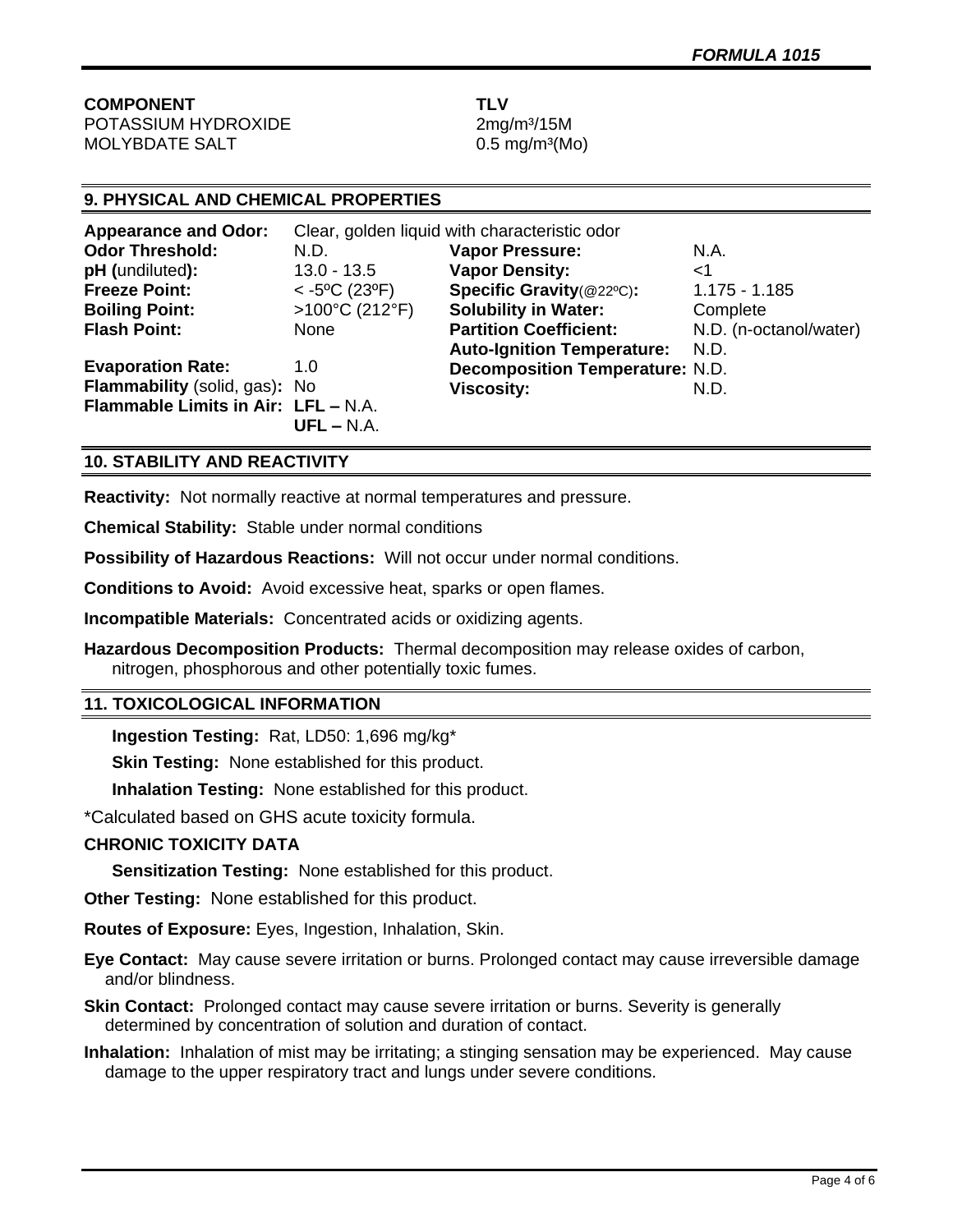**Ingestion:** May be toxic. May cause severe irritation or burns of the mouth, throat, and internal tissues resulting in possible nausea and/or vomiting. Large amounts can result in acute toxic effects which may be fatal.

**Medical Conditions Aggravated by Exposure:** None known.

**Chronic Effects from Repeated Overexposure:** Other than short term effects, none established.

# **12. ECOLOGICAL INFORMATION**

#### **Aquatic Toxicity Data:**

 Invertebrate: Daphnia magna, EC50/48hr: 380 mg/l Fish: Rainbow trout, LC50/96hr: 325 mg/l \*Calculated based on GHS acute aquatic toxicity formula.

**Product Fate Data:** None established for this product.

**Biodegradation Data:** None established for this product.

#### **13. DISPOSAL CONSIDERATIONS**

**Waste Disposal:** Dispose of in accordance with local, regional, national and international regulations. Contact the Hazardous Waste representative at the nearest EPA Regional Office for guidance. Container Disposal: Triple rinse container (or equivalent) promptly after emptying and offer for reconditioning if appropriate. Empty the rinsate into application equipment or a mix tank or store rinsate for later use or disposal.

## **14. TRANSPORT INFORMATION**

# **US DEPARTMENT OF TRANSPORTATION (DOT) INFORMATION**

**UN/NA ID Number:** UN3266 **Proper Shipping Name:** CORROSIVE LIQUID, BASIC, INORGANIC, N.O.S. (CONTAINS POTASSIUM HYDROXIDE) **Hazard Class:** 8 **Packing Group:** PGII

**VESSEL TRANSPORT (IMO/IMDG) UN/NA ID Number:** UN3266 **Proper Shipping Name:** CORROSIVE LIQUID, BASIC, INORGANIC, N.O.S. (CONTAINS POTASSIUM HYDROXIDE) **Hazard Class:** 8 **Packing Group:** PGII **Marine Pollutant:** No

## **15. REGULATORY INFORMATION**

## **US FEDERAL REGULATIONS**

**TSCA:** All ingredients listed or exempt from listing. **CERCLA and/or SARA RQ:** No ingredients listed in this section. **SARA Section 302 Hazard Class:** No ingredients listed in this section. **SARA Section 311/312 Chemicals:**  Acute Health Hazard: Yes Chronic Health Hazard: No Fire Hazard: No Sudden Release of Pressure Hazard: No Reactive Hazard: No **SARA Section 313 Chemicals:** No ingredients listed in this section.